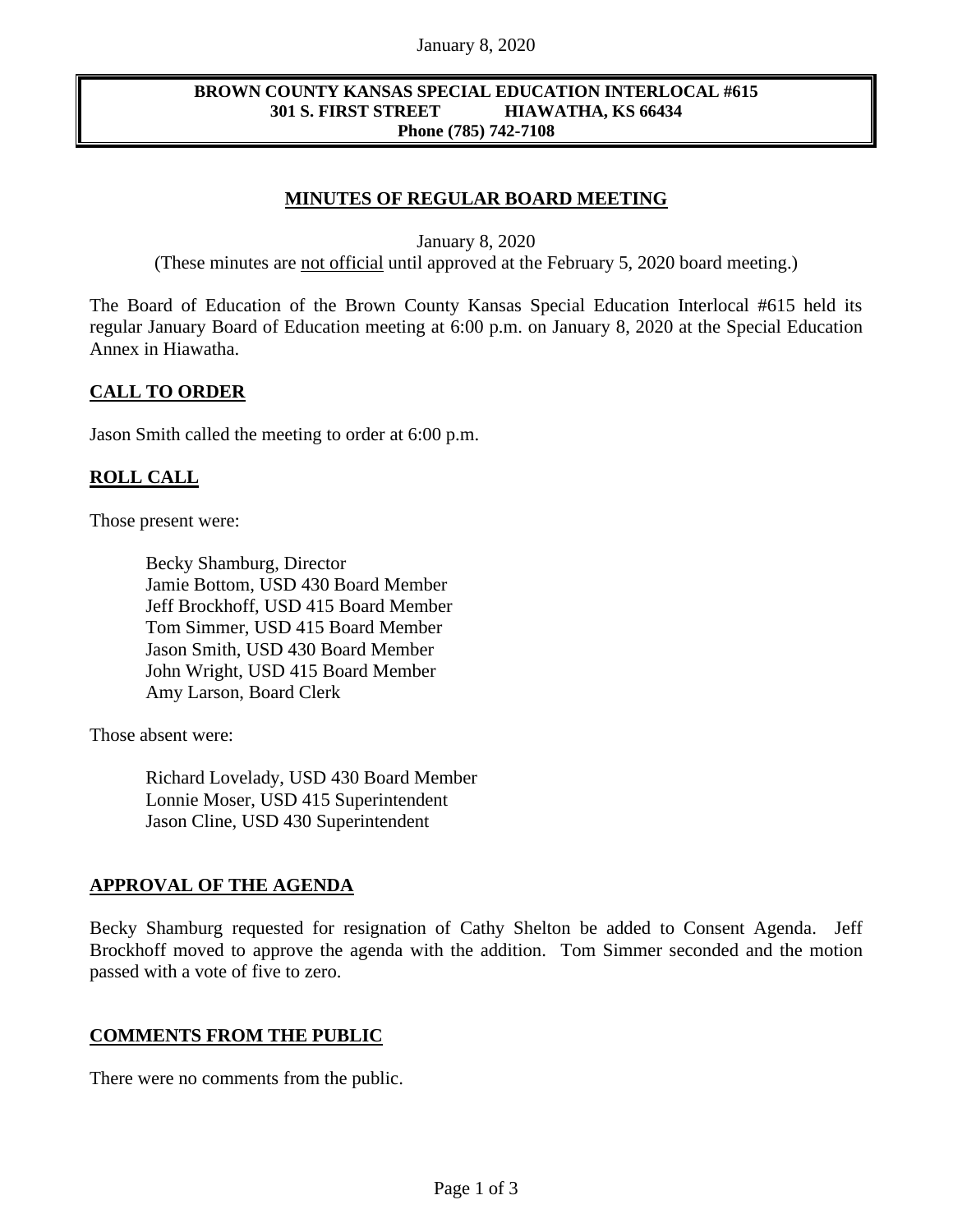## **COMMENTS FROM THE PRESIDENT**

There were no comments from the President.

## **APPROVAL OF THE CONSENT AGENDA**

John Wright moved to approve the consent agenda with resignation of Cathy Shelton. Jamie Bottom seconded and the motion passed with a vote of five to zero. Included in the consent agenda were:

- 1. Approval of the minutes of the December 4, 2019 regular board meeting.
- 2. Approval of the Bills for the Month of January 2020.
- 3. Accept the treasurer's report for the month of January 2020.
- 4. Accept the resignation of Ashley Laflin.
- 5. Accept the resignation of Cathy Shelton.

## **EXECUTIVE SESSION TO DISCUSS NON-ELECTED PERSONNEL, NEGOTIATIONS, DIRECTOR'S EVALUATION**

At 6:03 pm, Jamie Bottom moved to go into executive session for 5 minutes to discuss negotiable items as allowed for employer-employee negotiations under KOMA, to discuss employees per nonelected personnel exemption under KOMA, and director's evaluation and reconvene at 6:08 pm. Tom Simmer seconded and the motion passed with a vote of five to zero. The executive session was necessary to ensure a fair and equitable contract and protect the privacy of those individuals discussed. Those present for the executive session were Becky Shamburg, Jamie Bottom, Jeff Brockhoff, Jason Smith, and John Wright. At 6:08 pm, the board came out of executive session.

# **POSSIBLE ACTION AFTER EXECUTIVE SESSION**

There was no action following executive session.

#### **OTHER**

Director Shamburg stated that the old copier and fax machine have been replaced with a new copier that scans and faxes. She requested the old machines to be surplused. Jeff Brockhoff moved to surplus the old copier and fax machine. Jamie Bottom seconded and the motion passed with a vote of five to zero.

There was discussion about a possible increase in education funding during the 2019-2020 school year. It is unclear what the legislature will do with the possible increased funding.

The was discussion regarding the boiler and building repairs.

#### **ADJOURN**

Jeff Brockhoff moved to adjourn the Board meeting. Tom Simmer seconded and the motion passed with a vote of five to zero. The meeting adjourned at 6:25 p.m.